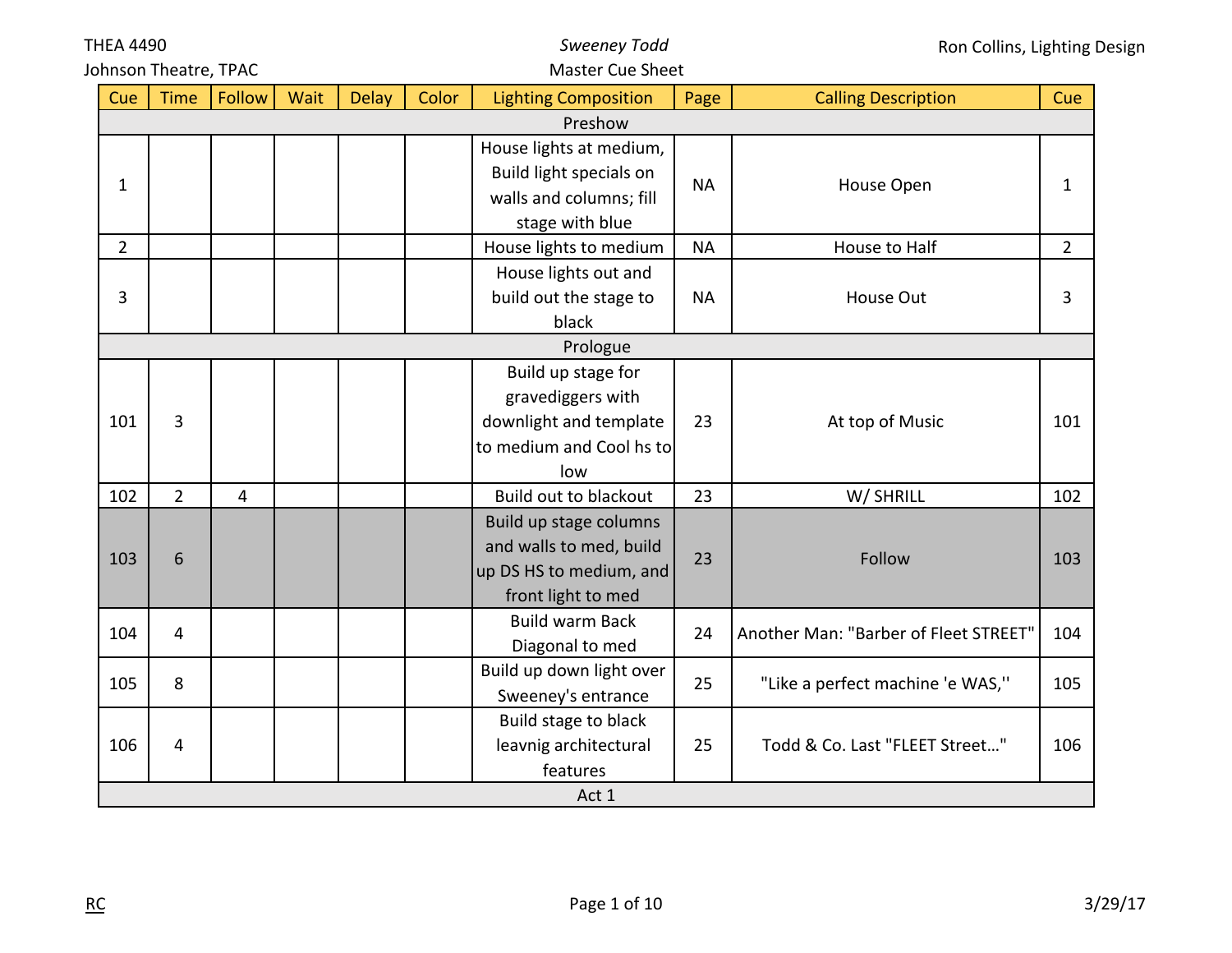| <b>THEA 4490</b>      |                |   | <b>Sweeney Todd</b>                 |                                                                                              | Ron Collins, Lighting Design |                                    |     |
|-----------------------|----------------|---|-------------------------------------|----------------------------------------------------------------------------------------------|------------------------------|------------------------------------|-----|
| Johnson Theatre, TPAC |                |   |                                     | <b>Master Cue Sheet</b>                                                                      |                              |                                    |     |
| 107                   | $\overline{4}$ |   |                                     | Build up stage with warm<br>HS to med-high, cool<br>front light to low, warm<br>front to med | 29                           | <b>Actors SET</b>                  | 107 |
| 108                   | 6              |   |                                     | Build up warm front light<br>and cool high sides to<br>med                                   | 30                           | <b>Beggar Woman APPEARS</b>        | 108 |
| 109                   | 3/5            |   |                                     | Build down/isolate on<br>Todd/Anthony, build up<br>warm HS                                   | 31                           | AS Beggar Woman leaves             | 109 |
| 110                   | 4              |   |                                     | Build up stage with warm<br>down light and build up<br>cool HS                               | 32                           | Todd: "THERE'S a hole in"          | 110 |
| 111                   | $\overline{3}$ |   | <b>RED</b>                          | Build up warm down LED<br>in red                                                             | 32                           | Todd: "There was a BARBER and his" | 111 |
| 112                   | 4/6            |   | <b>BLUE</b>                         | Build down intensity on<br>full stage and isolate<br>down to Todd with HS<br>and downlight   | 33                           | Anthony STARTS OFF                 | 112 |
| 113                   | 3/5            |   | <b>CYAN</b>                         | Build up pieshop with<br>warm and cool HS to med-<br>low                                     | 34                           | Todd MOVES slowly to pie shop      | 113 |
| 114                   | $\mathbf 0$    | 3 |                                     | Build up warm and cool<br>back diagonals                                                     | 37                           | Times is HARD. (Bump in song)      | 114 |
| 115                   | 3/5            |   |                                     | <b>Build out back diagonals</b><br>and build up warm HS                                      | 37                           | Follow                             | 115 |
| 116                   | $\overline{3}$ |   | <b>CYAN</b>                         | Build up cool down light                                                                     | 37                           | Mrs. Lovett: "THERE was a barber"  | 116 |
| 117                   | 4              |   | <b>DARK</b><br>BLUE/<br><b>CYAN</b> | Build up area for tableau<br>with dark down led and<br>back diagonals                        | 38                           | MRS. Lovett: "don't YOU?"          | 117 |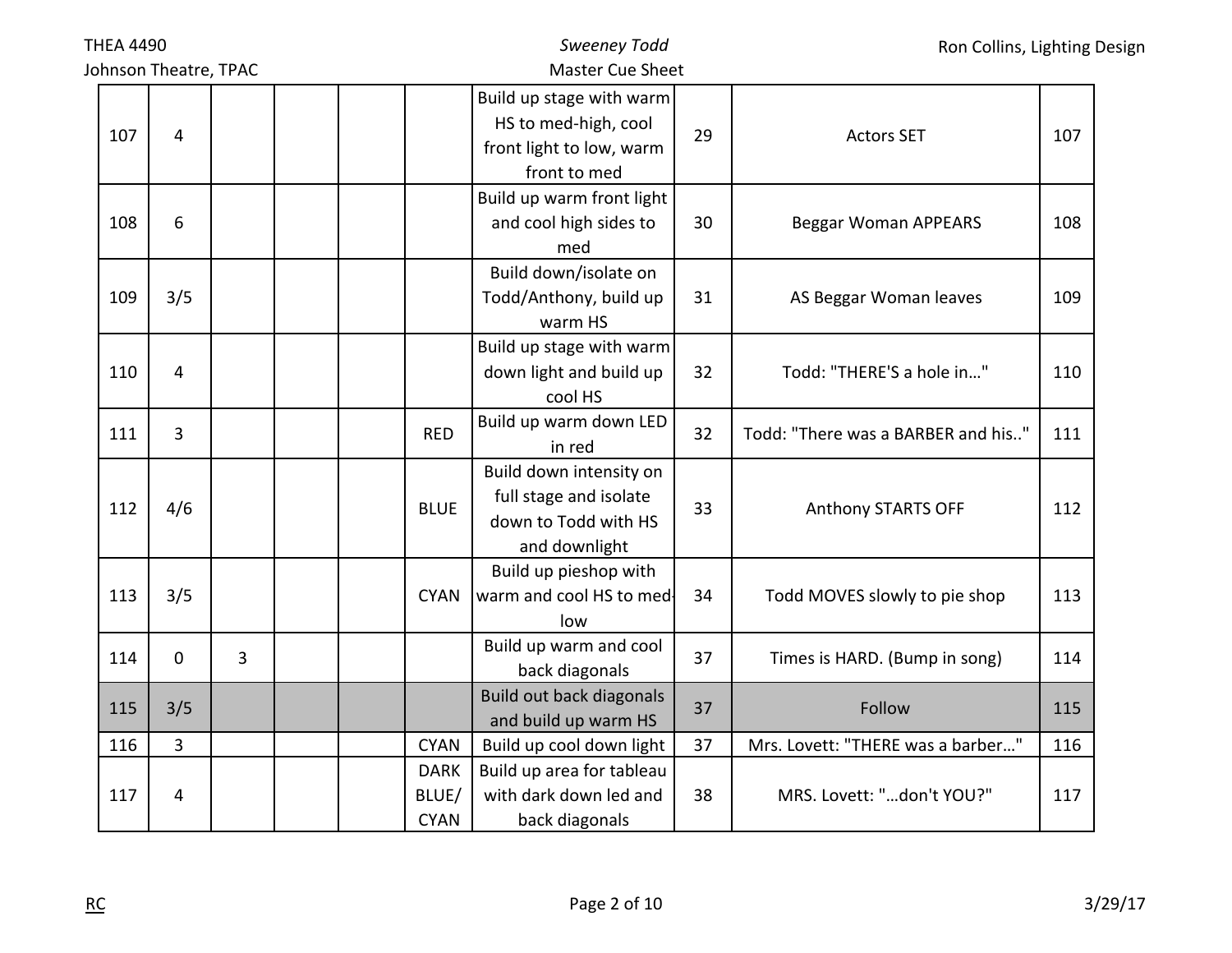|     | <b>THEA 4490</b>      |  |                     | <b>Sweeney Todd</b>                                                                                        |    | Ron Collins, Lighting Design       |     |  |
|-----|-----------------------|--|---------------------|------------------------------------------------------------------------------------------------------------|----|------------------------------------|-----|--|
|     | Johnson Theatre, TPAC |  |                     | <b>Master Cue Sheet</b>                                                                                    |    |                                    |     |  |
| 118 | 3                     |  | <b>CYAN</b>         | Build out tableau and<br>back down to warm HS<br>and back diag on pie<br>shop                              | 40 | <b>Todd SCREAMS</b>                | 118 |  |
| 119 | 2/4                   |  | <b>CYAN</b>         | Build down front light,<br>build up cool HS                                                                | 41 | Todd: "Silver, YES."               | 119 |  |
| 120 | 3                     |  | RED/<br><b>CYAN</b> | Build up backlight to full                                                                                 | 43 | Todd LIFTS razor with music        | 120 |  |
| 121 | $\overline{2}$        |  |                     | build up frontlight on<br>chorus                                                                           | 43 | "Of RIGHTEOUSNESS!"                | 121 |  |
| 122 | 4/6                   |  | <b>CYAN</b>         | Build down frontlight and<br>backlight, build up<br>Turpin's mansion with<br>warm HS and cool back<br>diag | 43 | CO: "Fleet STREET"                 | 122 |  |
| 123 | 3                     |  | LAV                 | Build up warm HS for<br>Anthony, build up cool<br>back to low                                              | 45 | Anthony "I have sailed"            | 123 |  |
| 124 | $\overline{2}$        |  | LAV                 | Build up lave down on<br>Johanna                                                                           | 47 | Beggar Wmn: "That's, JOHANNA"      | 124 |  |
| 125 | 3/5                   |  | <b>MAG</b>          | Build up magenta down<br>over anthony and build<br>up cool HS                                              | 48 | Anthony: "I feel YOU"              | 125 |  |
| 126 | 2/4                   |  | <b>CYAN</b>         | Build up full stage<br>afternoon with warm HS<br>high and cool low and<br>down led full                    | 50 | Conclusion of "Johanna" by Anthony | 126 |  |
| 127 | 3/5                   |  |                     | Build up warm backlight<br>to medium                                                                       | 51 | Top of "Pirelli's Miracle Elixir"  | 127 |  |
| 128 | 8                     |  |                     | Build down cool HS                                                                                         | 52 | "about a BOTTLE, mister?"          | 128 |  |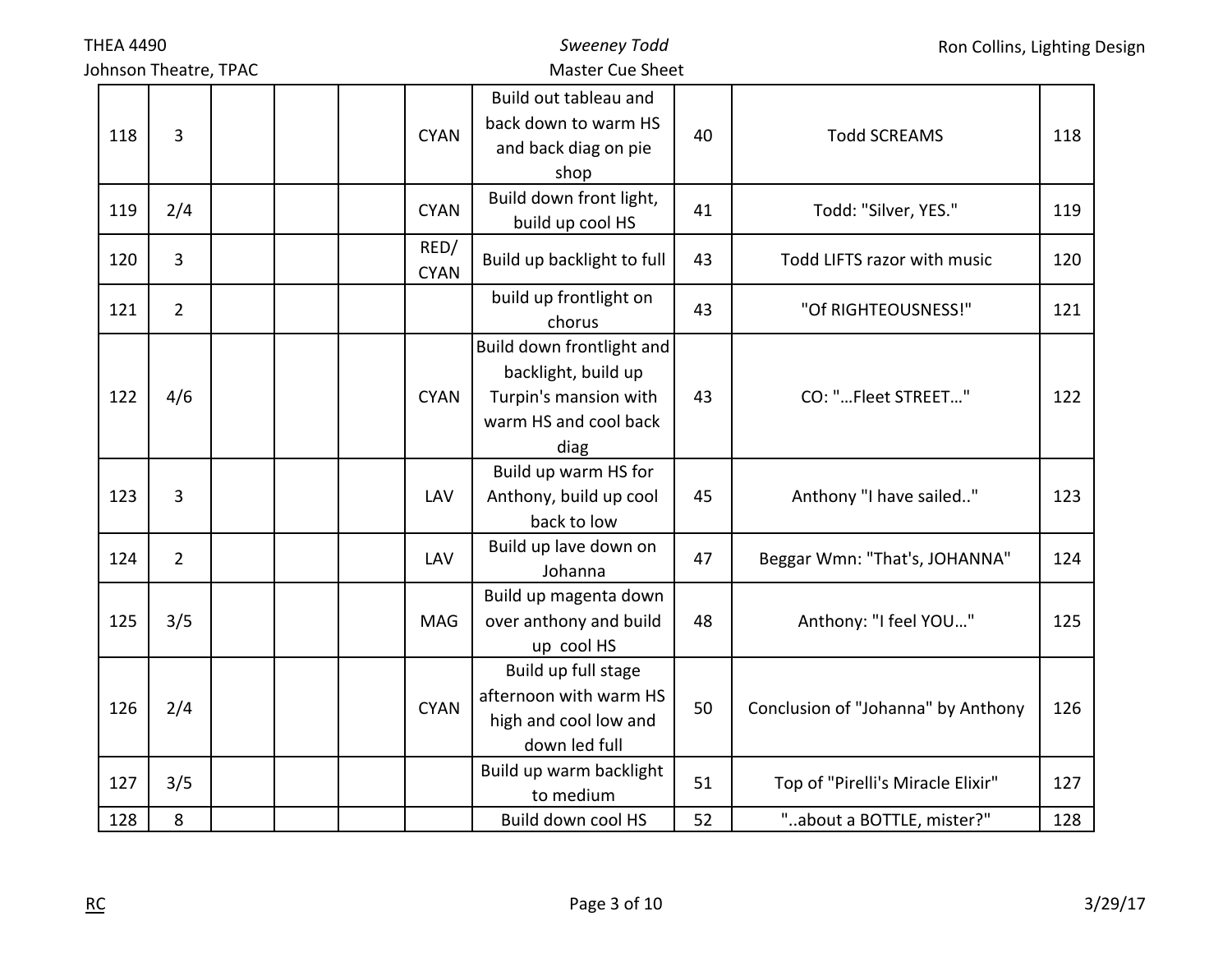|     | <b>THEA 4490</b>      |                |  |             | <b>Sweeney Todd</b>                                                                                                     |    | Ron Collins, Lighting Design |     |  |
|-----|-----------------------|----------------|--|-------------|-------------------------------------------------------------------------------------------------------------------------|----|------------------------------|-----|--|
|     | Johnson Theatre, TPAC |                |  |             | Master Cue Sheet                                                                                                        |    |                              |     |  |
| 129 | $\mathbf 0$           | $\overline{3}$ |  |             | Build up cool and warm<br>backlight to full and out<br>with front light                                                 | 59 | Tobias: "Talk to HIM."       | 129 |  |
| 130 | 2/4                   |                |  | <b>MAG</b>  | build out cool and warm<br>backlight, build up cool<br>HS to med-low, down<br>LED in med-magenta                        | 59 | Follow                       | 130 |  |
| 131 | 3                     |                |  |             | build up chair specials<br>and intensity around<br>chairs                                                               | 61 | Beadle: "Ready?"             | 131 |  |
| 132 | 2/5                   |                |  | <b>CYAN</b> | build out chair specials,<br>build back to Cyan down                                                                    | 66 | Pirelli: "give UP."          | 132 |  |
| 133 | 3/6                   |                |  |             | build up back diagonals<br>to med and build down<br>cool and warm hs                                                    | 67 | Members: "SWEENEY pondered"  | 133 |  |
| 134 | 2/4                   |                |  | <b>BLUE</b> | build down back<br>diagonals and build back<br>up warm hs                                                               | 68 | "Sweeney"                    | 134 |  |
| 135 | 3/5                   |                |  | <b>BLUE</b> | build up Turpin's house<br>with cool HS and warm<br>back diagonal                                                       | 68 | w/ Judge ENT.                | 135 |  |
| 136 | 2/5                   |                |  |             | build up warm HS and<br>build down warm back<br>diag                                                                    | 71 | Johanna: "FATHER"            | 136 |  |
| 137 | 3/5                   |                |  |             | build down Judge's area,<br>build up pie shop with<br>AMBER   cool hs to high and warm<br>hs to med, down led to<br>med | 72 | Johanna: "YOU?!!!"           | 137 |  |
| 138 | 2/5                   |                |  | AMBER       | Build up warm and cool<br>hs in street to med                                                                           | 77 | Lovett: "heart, it's MINE."  | 138 |  |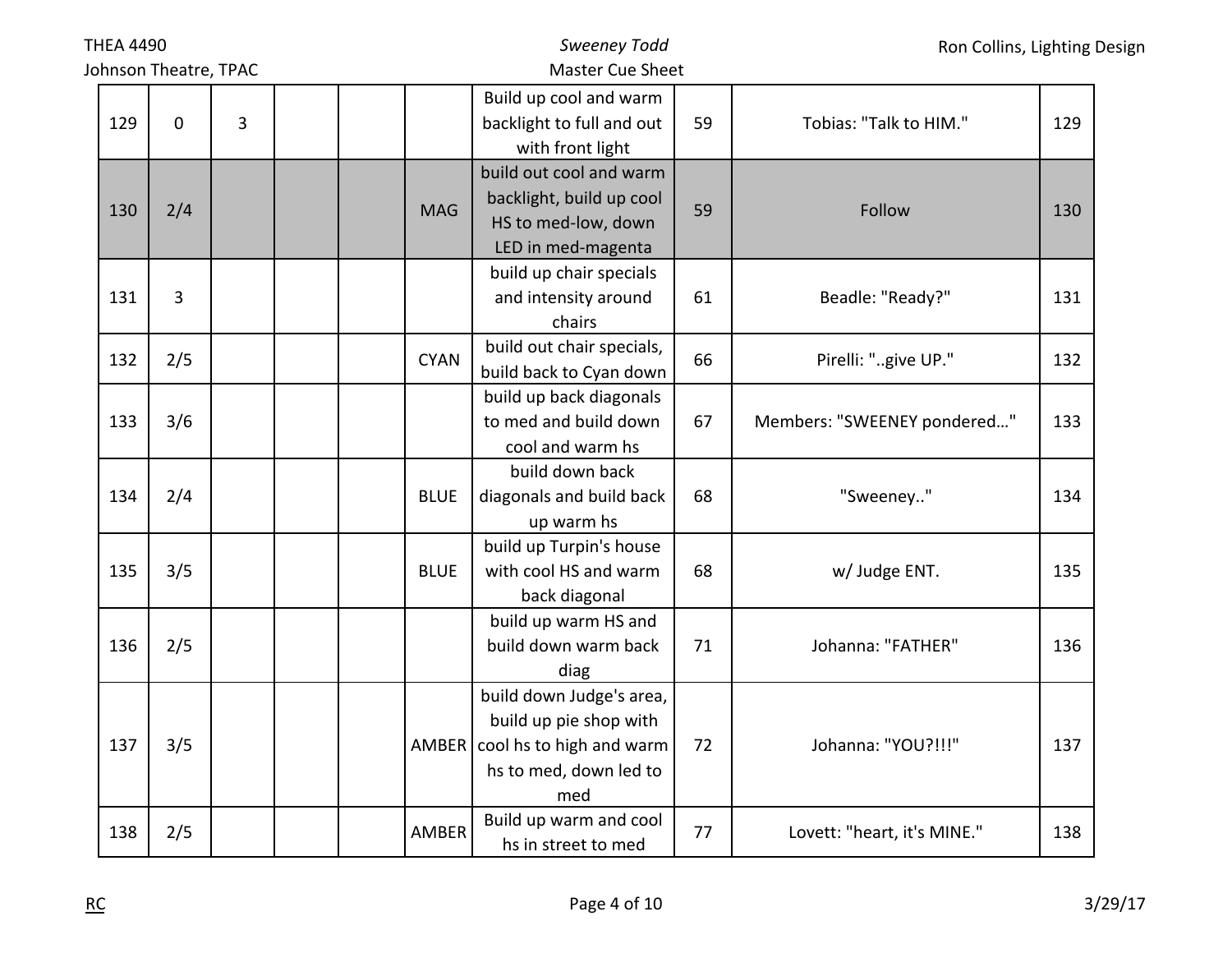| <b>THEA 4490</b> |                       |             | <b>Sweeney Todd</b>                                                                                  |     | Ron Collins, Lighting Design       |     |  |
|------------------|-----------------------|-------------|------------------------------------------------------------------------------------------------------|-----|------------------------------------|-----|--|
|                  | Johnson Theatre, TPAC |             | <b>Master Cue Sheet</b>                                                                              |     |                                    |     |  |
| 139              | 3/5                   | <b>BLUE</b> | build up down led over<br>tenors and build up warm<br>back diagonal to med                           | 81  | AS Tobias takes glass from Lovett. | 139 |  |
| 140              | 2/4                   | <b>BLUE</b> | build out area for tenors<br>and build up warm HS to<br>high and cool to med-low                     | 81  | Tenors: "Of HYPOCRITES"            | 140 |  |
| 141              | 3                     | LAV         | build up cool backlight<br>and down led to med                                                       | 82  | Johanna: "HE means"                | 141 |  |
| 142              | 2/5                   | <b>BLUE</b> | build up cool HS to low<br>and warm hs to med-low,<br>build down to low on<br>street and up on judge | 86  | Judge: "YES, yes, but surely"      | 142 |  |
| 143              | 3/6                   | <b>CYAN</b> | build down on street and<br>judge, build up in pie<br>shop with warm back<br>diagonal and cool hs    | 92  | w/ TRANSITION into pieshop         | 143 |  |
| 144              | $\overline{2}$        |             | Build up Todd's parlor<br>with cool back diagonal<br>and warm HS                                     | 94  | Lovett: "LORDSHIP"                 | 144 |  |
| 145              | 3                     |             | build up special on chair                                                                            | 95  | Todd: "SIT, sir, if you"           | 145 |  |
| 146              | $\overline{4}$        |             | build up warm back<br>diagonal                                                                       | 97  | Todd STARTS to shave the judge     | 146 |  |
| 147              | 2/4                   |             | build out warm back<br>diagonal and build up<br>cool HS                                              | 99  | Anthony BURSTS In the parlour      | 147 |  |
| 148              | $\overline{3}$        | <b>RED</b>  | build up down LED in red                                                                             | 100 | Lovett: "ALL this shouting"        | 148 |  |
| 149              | $\overline{4}$        |             | build up warm back<br>diagonal                                                                       | 101 | Todd: "WHY did I"                  | 149 |  |

THEA 4490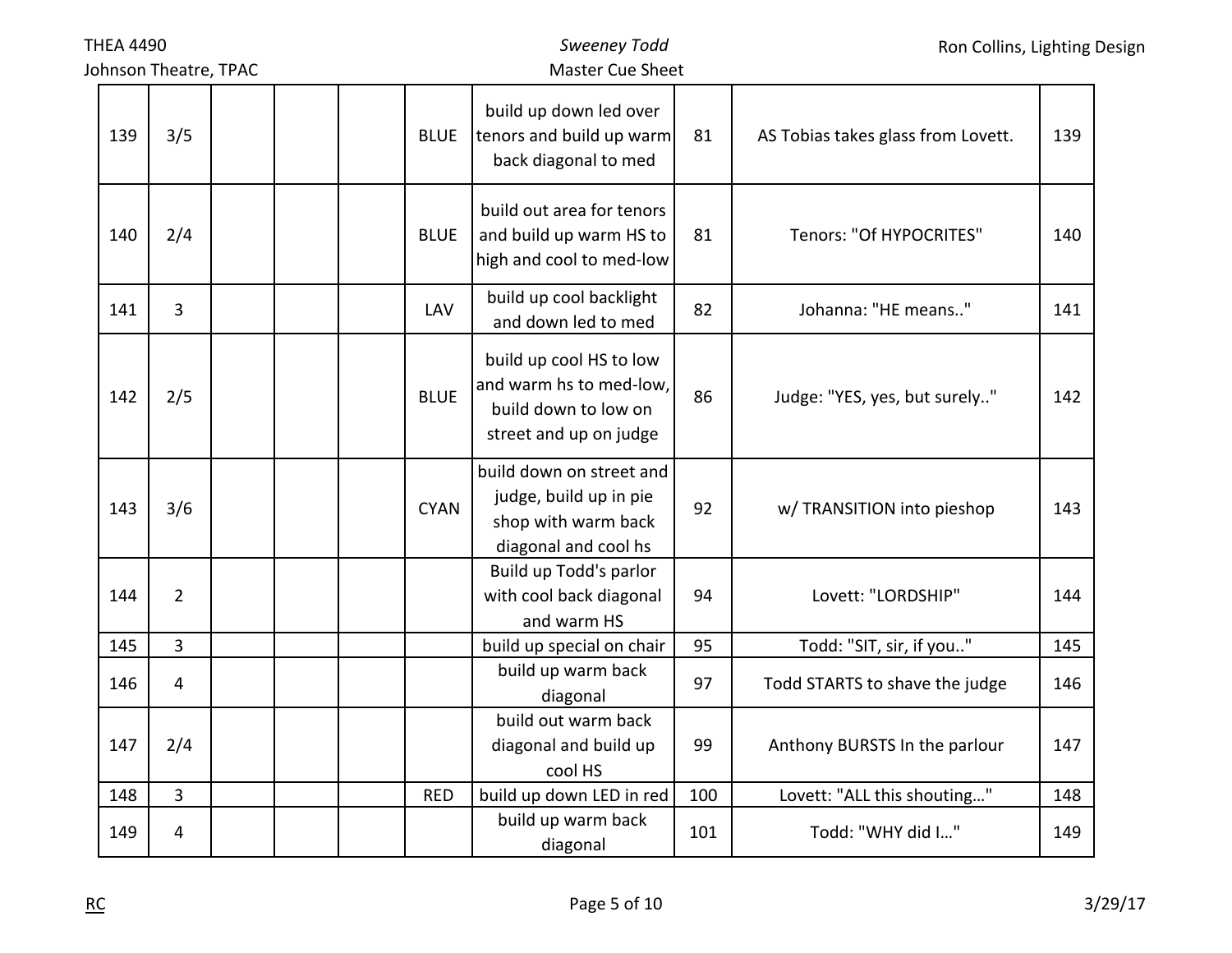| <b>THEA 4490</b>      |                |                |             | Sweeney Todd                                                                                  |     |                                | Ron Collins, Lighting Design |
|-----------------------|----------------|----------------|-------------|-----------------------------------------------------------------------------------------------|-----|--------------------------------|------------------------------|
| Johnson Theatre, TPAC |                |                |             | <b>Master Cue Sheet</b>                                                                       |     |                                |                              |
| 150                   | 3/6            |                | LAV         | build up down led in lav,<br>and build up warm back<br>diagonal and cool hs to<br>high        | 104 | Lovett: "SEEMS an awful waste" | 150                          |
| 151                   | 2/5            |                |             | build out down LED and<br>build up cool HS and<br>template                                    | 108 | Lovett: "NOW, let's see"       | 151                          |
| 152                   | 3              | $\overline{2}$ |             | build all down to<br>blackout besides<br>architectural specials                               | 112 | Both: "at ALL!"                | 152                          |
| 153                   | $\overline{4}$ |                |             | build full stage to<br>blackout                                                               | 112 | Follow                         | 153                          |
|                       |                |                |             | Intermission                                                                                  |     |                                |                              |
| 155                   | 3              | $\overline{2}$ |             | house lights to medium                                                                        |     | Once actors are CLEAR          | 155                          |
| 156                   | $\overline{2}$ |                |             | build up columns to med,<br>down LED to BLUE,<br>template to med.                             |     | Follow                         | 156                          |
| 157                   | $\overline{3}$ |                |             | house lights to low                                                                           |     | At Places for Act 2            | 157                          |
| 158                   | 4              |                |             | hosue lights out                                                                              |     | Once house has settled         | 158                          |
|                       |                |                |             | Act 2                                                                                         |     |                                |                              |
| 201                   | 4              |                | <b>BLUE</b> | build up warm HS and<br>LED down in cool blue,<br>build up cool HS to med,<br>template to low | 141 | Top of Act and Actors SET      | 201                          |
| 202                   | 3              |                |             | build up warm back<br>diagonal                                                                | 143 | Lovett: "TOBY!"                | 202                          |
| 203                   | 4              |                |             | build up parlour chair<br>special, build up warm HS<br>and cool back diagonal                 | 149 | Todd: "IS THAT a chair"        | 203                          |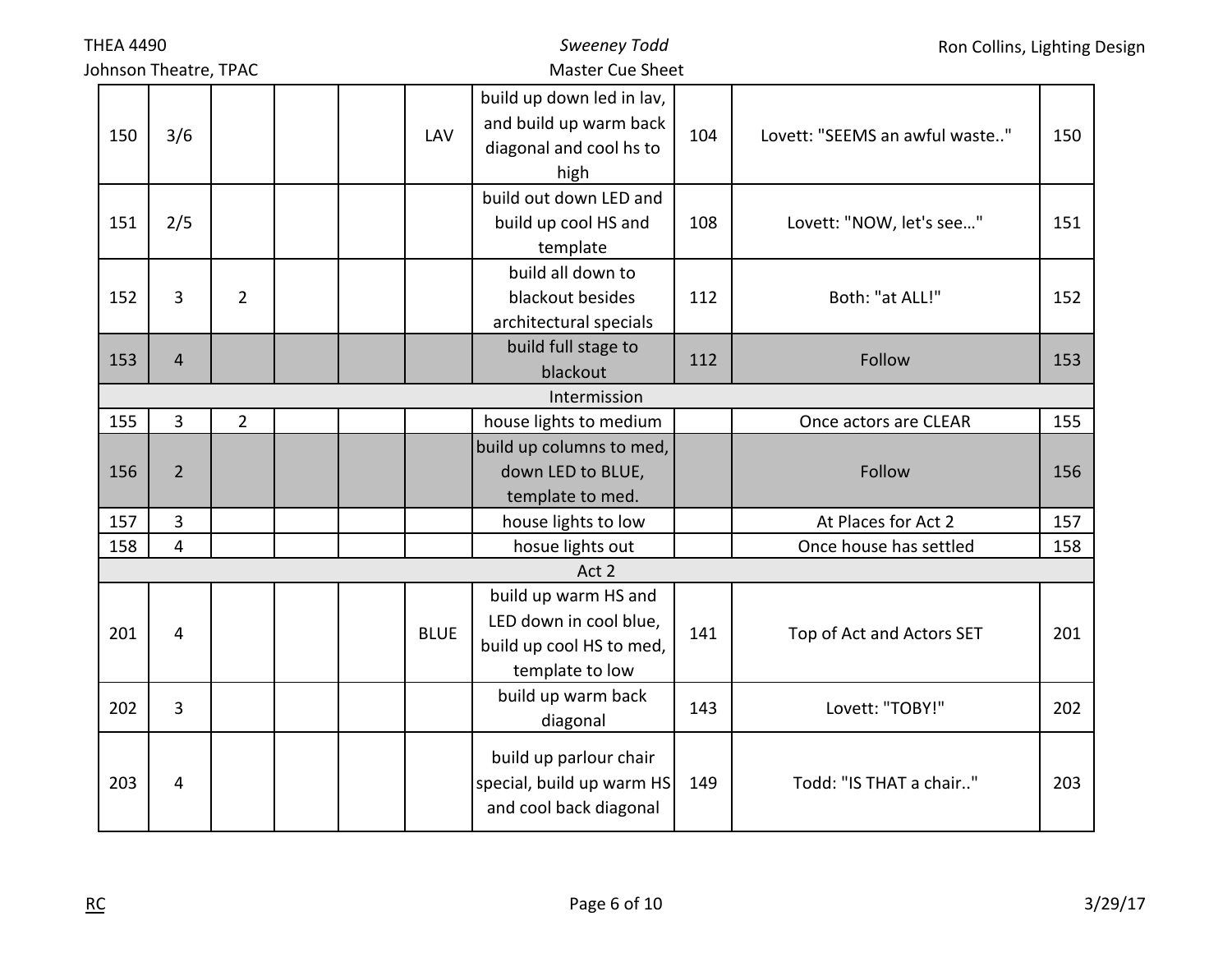|     | <b>THEA 4490</b>      |  |  | Sweeney Todd               |                                                                                                          | Ron Collins, Lighting Design |                                             |     |
|-----|-----------------------|--|--|----------------------------|----------------------------------------------------------------------------------------------------------|------------------------------|---------------------------------------------|-----|
|     | Johnson Theatre, TPAC |  |  |                            | <b>Master Cue Sheet</b>                                                                                  |                              |                                             |     |
| 204 | 2/4                   |  |  | <b>RED</b>                 | build up warm HS on<br>street and build down<br>cool HS to out                                           | 153                          | Customers: Second: "More hot! More<br>PIES" | 204 |
| 205 | $\overline{4}$        |  |  |                            | build out stage leaving<br>architectural elements                                                        | 155                          | Final Bump: "God, that's GOOD!"             | 205 |
| 206 | 3                     |  |  | MAG                        | build up cool HS to high<br>and warm back diagonals<br>to medium, build up LED<br>Down to low in Magenta | 155                          | Once Actors are SET                         | 206 |
| 207 | $\overline{4}$        |  |  | RED/<br><b>MAG</b>         | build up LED in parlour<br>area to RED, build up cool<br>and warm HS to med.                             | 155                          | Anthony: "yellow har, JOHANNA"              | 207 |
| 208 | 3                     |  |  | MAG                        | color shifts in parlour to<br>match the outside                                                          | 159                          | Todd: "AND you'd be beautiful and<br>pale," | 208 |
| 209 | $\overline{4}$        |  |  | <b>DARK</b><br><b>BLUE</b> | Build out the parlour and<br>build up area for Fogg's,<br>build up cool HS and<br>warm HS to low         | 160                          | Anthony: "I'll steal YOU"                   | 209 |
| 210 | 3/5                   |  |  |                            | build out fogg's, build up<br>back parlour with warm<br>HS to med, and cool back<br>diagonals to low     | 162                          | Mrs. Lovett appears                         | 210 |
| 211 | $\overline{2}$        |  |  | LAV                        | build up down LED, build<br>in warm HS                                                                   | 163                          | Lovett: "OOH, Mr. Todd"                     | 211 |
| 212 | 3                     |  |  |                            | build up cool back<br>diagonals                                                                          | 166                          | Lovett: "DON'T you love"                    | 212 |
| 213 | 4/6                   |  |  |                            | build out cool and warm<br>backlight, build up cool<br>HS to high,                                       | 167                          | Lovett finishes playing Harmonica           | 213 |

THEA 4490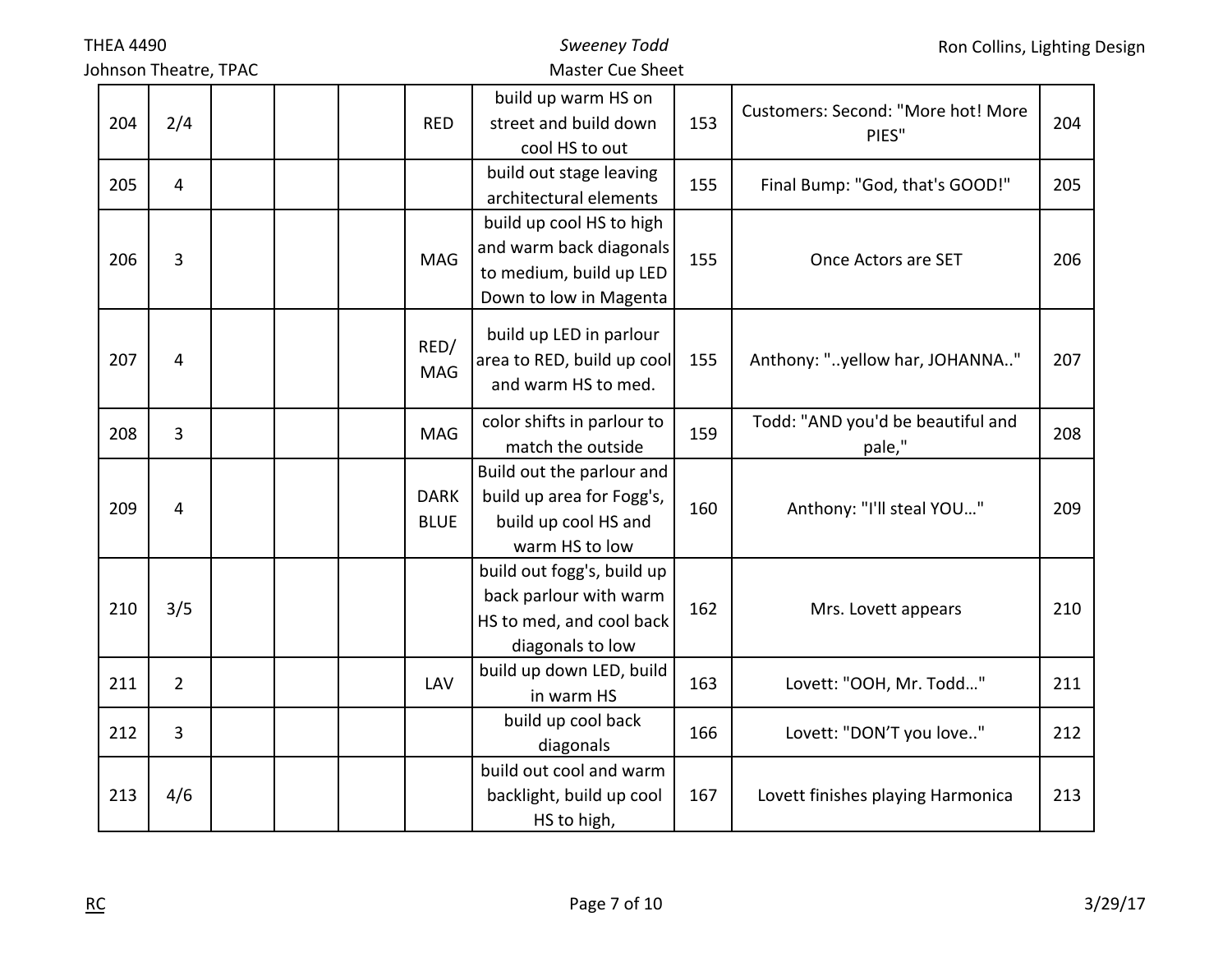|                       | <b>THEA 4490</b> |   |  |             | <b>Sweeney Todd</b>                                                                                                       |     | Ron Collins, Lighting Design  |     |  |
|-----------------------|------------------|---|--|-------------|---------------------------------------------------------------------------------------------------------------------------|-----|-------------------------------|-----|--|
| Johnson Theatre, TPAC |                  |   |  |             | <b>Master Cue Sheet</b>                                                                                                   |     |                               |     |  |
| 214                   | 3/6              |   |  | AMBER       | buld up LED in amber,<br>build up cool back<br>diagonals and build up<br>template                                         | 168 | Anthony: "Mr. TODD! Mr. Todd! | 214 |  |
| 215                   | 4/6              |   |  |             | build out HS and build up<br>cool and warm back<br>diagonal to med                                                        | 169 | Anthony/Todd EXIT             | 215 |  |
| 216                   | 2/5              |   |  |             | build up warm HS to<br>med, cool HS to low,<br>temp to med                                                                | 170 | <b>Todd enters on STAIRS</b>  | 216 |  |
| 217                   | 3/4              |   |  | <b>BLUE</b> | Build up cool HS to high<br>and warm HS to low in<br>Judge's home, build out<br>parlour to low, build LED<br>down to blue | 172 | Final "TODD."                 | 217 |  |
| 218                   | 2/4              |   |  | LAV         | build up warm HS to low<br>and warm back diagonal<br>to medium and cool HS<br>to high                                     | 172 | w/ Todd's EXIT                | 218 |  |
| 219                   | 3/5              |   |  | <b>BLUE</b> | buld down cool HS and<br>build up warm hs, shift<br>LED to Blue                                                           | 178 | Tobias: "smoothly, SMOOTHLY"  | 219 |  |
| 220                   | 2/4              |   |  |             | build up cool back<br>diagonals                                                                                           | 181 | <b>Beadle Final "DONG"</b>    | 220 |  |
| 221                   | $\overline{3}$   | 5 |  |             | build out stage leaving<br>architectural elements                                                                         | 183 | Lovett: "Come ON."            | 221 |  |
| 222                   | 3                |   |  | <b>RED</b>  | build up warm back<br>diagonal to med and cool<br>HS to med-high, down<br><b>LED</b> in Red                               | 183 | Follow                        | 222 |  |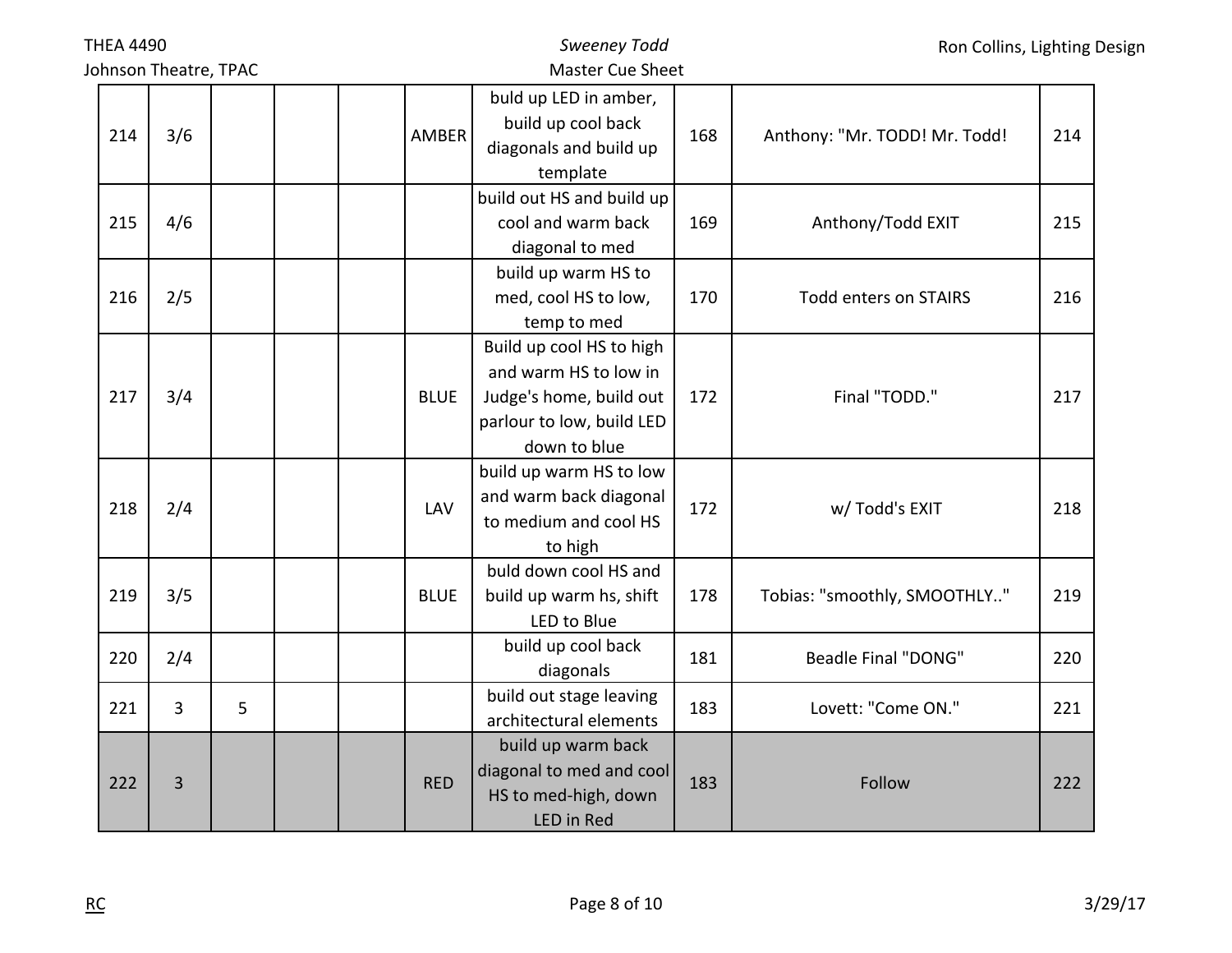Johnson Theatre, TPAC

## *Sweeney Todd* Master Cue Sheet

|     |                |   |  |             | Build up template and    |     |                           |     |
|-----|----------------|---|--|-------------|--------------------------|-----|---------------------------|-----|
| 223 | 4              |   |  | <b>BLUE</b> | build out warm back      | 184 | Inmates: "SweeeeeEEEEE"   | 223 |
|     |                |   |  |             | diagonal                 |     |                           |     |
| 224 | $\overline{3}$ |   |  | <b>RED</b>  | color shifts to red      | 186 | Lunatics: "CITY on fire!" | 224 |
|     |                |   |  |             | build out DS, build up   |     |                           |     |
| 225 | 4/8            |   |  |             | cool HS and warm back    | 187 | Lunatics RUN off          | 225 |
|     |                |   |  |             | on bakehouse             |     |                           |     |
|     |                |   |  | <b>BLUE</b> | build up DS street with  | 188 |                           |     |
| 226 | 3/5            |   |  |             | LED and warm HS to med   |     | Lunatics: "YES!"          | 226 |
|     |                |   |  |             | build out the street to  |     |                           |     |
|     | 2/5<br>227     |   |  |             | low, build up parlour to | 189 |                           | 227 |
|     |                |   |  |             | med high with warm HS    |     | Lunatics "City on FIRE!"  |     |
|     |                |   |  |             | and cool back diagonal   |     |                           |     |
|     |                |   |  |             | build back up street to  |     |                           |     |
| 228 | 3              |   |  | <b>BLUE</b> | med-high                 | 191 | Johanna gets IN the chest | 228 |
|     | $\overline{3}$ |   |  | <b>RED</b>  | build up red over street | 192 |                           |     |
| 229 |                |   |  |             | to low                   |     | <b>Todd APPEARS</b>       | 229 |
| 230 | $\overline{4}$ | 8 |  |             | Build out cool and warm  | 195 |                           | 230 |
|     |                |   |  |             | HS LED Red to full       |     | Judge: "BARKER!"          |     |
| 231 | 3              |   |  | <b>RED</b>  | build up warm and cool   | 195 | Follow                    | 231 |
|     |                |   |  |             | back diagonals to med    |     |                           |     |
| 232 | 3/6            |   |  |             | build up cool HS         | 198 | Todd: "Mrs. Lovett"       | 232 |
| 233 | 4/8            |   |  | LAV         | build down stage around  | 200 | Todd" There was a Barber" | 233 |
|     |                |   |  |             | Todd                     |     |                           |     |
|     |                |   |  |             | build out LED and leave  |     |                           |     |
| 234 | 3              |   |  |             | warm back diagonal and   | 201 | Tobias: "THREE times"     | 234 |
|     |                |   |  |             | cool HS                  |     |                           |     |
|     |                |   |  |             | Epilogue                 |     |                           |     |
|     |                |   |  | RED/        | Build up LED color on    |     |                           |     |
| 235 | 4              |   |  | <b>CYAN</b> | street to cyan and in    | 202 | Tobias: "ATTEND"          | 235 |
|     |                |   |  |             | buildings to RED         |     |                           |     |